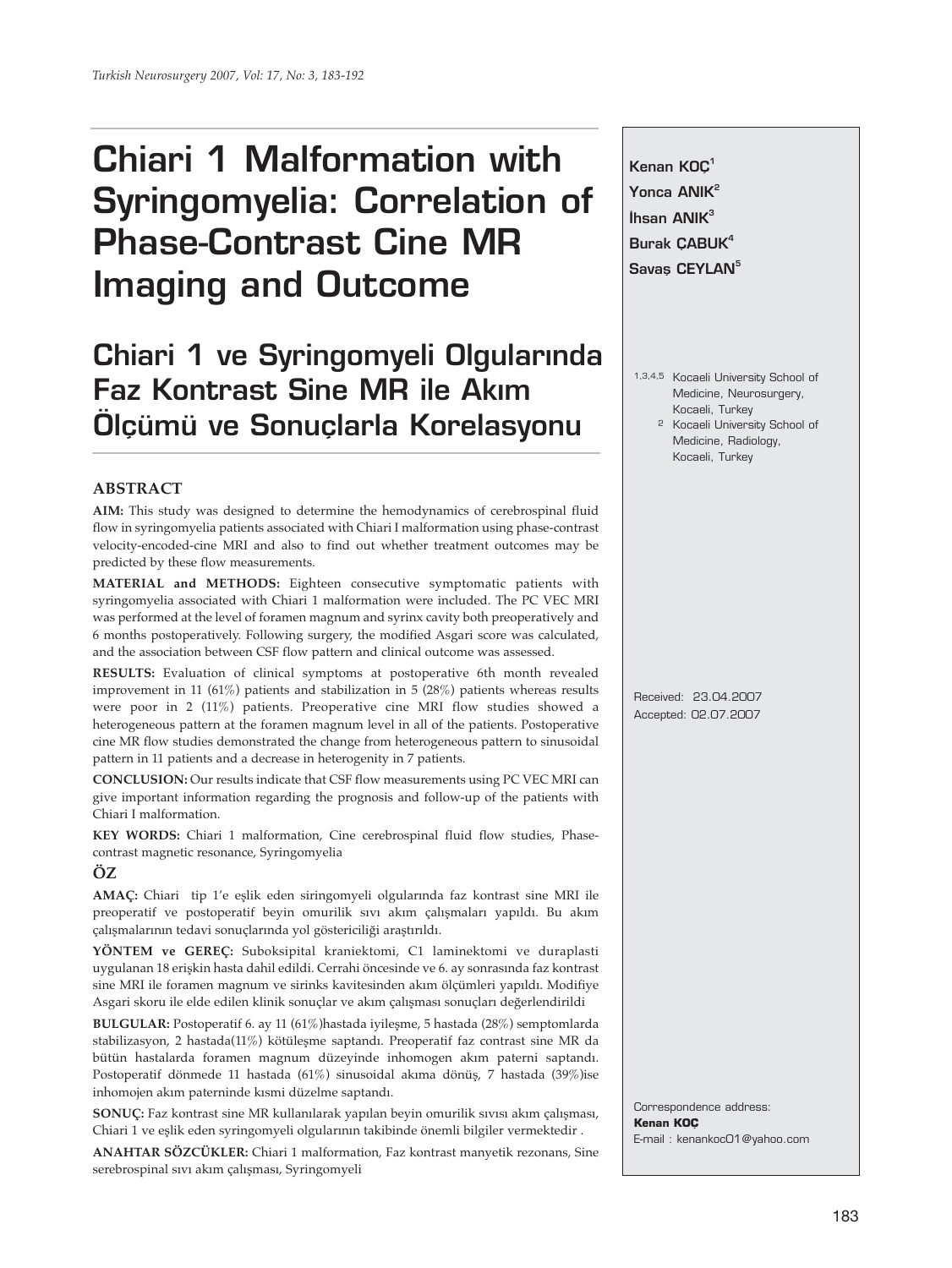# **INTRODUCTION**

The Chiari 1 malformation is a dynamic disease and has been associated with hydromyelia in 30-70% of the patients (8, 10). It is characterized by displacement of the cerebellar tonsils more than 5 mm, caudally through the foramen magnum. Sagittal magnetic resonance imaging (MRI) of the craniospinal junction is used for the diagnosis of CM (6, 21).

Reports mostly agree that the problem is located at the level of foramen magnum; flow impairment at the craniospinal junction is considered to be responsible for the clinical findings of this disease. Tonsillar herniation is thought to partially obstruct the flow of cerebrospinal fluid (CSF) between the cranium and the spinal canal, affecting the local craniocervical hydrodynamics (1, 6). Different mechanisms for the pathogenesis of the syrinx have been suggested. Gardner (14) and Williams (30) have proposed that the obstruction of CSF flow at the craniovertebral junction causes CSF to enter the cervical central canal. These two theories require communication of the fourth ventricle with the central canal. These mechanisms do not completely explain the pathology especially in patients with craniovertebral junction blockage. According to the other Oldfield theory, the entrance of CSF to the spinal cord is explained by the Wirshow-Robin space with arterial pulsations (23). In support of this theory, Stoodley et al (28) showed an experimental model in which any obstruction to the flow of CSF in the central canal, such as at the foramen of Magendie, caused cavity formation that could enlarge.

Various surgical approaches have been suggested for Chiari 1 with syringomyelia. However, the gold standard in treatment of hindbrain with syringomyelia is the suboccipital decompression with duraplasty. A combination of many procedures including obex plugging, syringosubarachnoid shunting and resection of cerebellar tonsils may also be used (4,15,18,23).

Nowadays, CSF flow studies are being performed with MRI (1,19,20,24,26). In the literature only a little is known about predictions regarding this issue. Sakas et al. (27) studied CSF flow dynamics and Arora et al. (3) studied radionuclide cisternography before and after foramen magnum decompression surgery in a patient with Chiari 1 malformation. In our prospective study, our aim was to determine the CSF hemodynamics preoperatively and postoperatively at the craniocervical junction and syrinx cavity with the use of phase-contrast velocity-encoded-cine (PC VEC) MRI and to find out whether surgical and clinical outcomes may be predicted by these measurements.

# **PATIENTS and METHODS**

## **Patient Characteristics and Follow-up**

Eighteen (7 females, 11 males) symptomatic patients with an age range of 19-56 years (mean 34.5 years) with syringomyelia associated with Chiari 1 malformation who underwent surgical treatment in our department from 2002 to April 2006 were included in this study. The study was approved by the Hospital Ethics Committee. Written informed consent was obtained from all subjects.

Preoperative signs and symptoms are listed in Table I. Follow-up time after surgery was 8 to 52 months, with a mean of 26 months. All patients were evaluated by MRI with cine flow studies preoperatively and postoperatively at month 6. Patients were examined at regular intervals; signs and symptoms were evaluated at the 3rd and 6th postoperative months; a scoring system defined by Asgari et al. (4) as mild, moderate and severe was used and modified according to the clinical conditions of our patients. In this scoring system we excluded the term "able to walk only with someone else's help or with the aid of a frame" and chairbound or bedridden" because none of our patients

**Table I:** Preoperative signs and symptoms

| <b>Signs and Symptoms</b>              | Case | $\%$ |
|----------------------------------------|------|------|
| Neck pain and Headache                 | 4    | %77  |
| Sensory disturbances                   | 8    | %44  |
| Motor weakness of upper<br>extremities | 8    | %44  |
| Motor weakness of lower                |      |      |
| extremities                            | 7    | %38  |
| Thermoanalgesia                        | 6    | %33  |
| Pyramidal tract signs                  | 6    | %33  |
| Cerebellar signs                       | 4    | %22  |
| Cranial Nerve Deficit                  | 3    | %16  |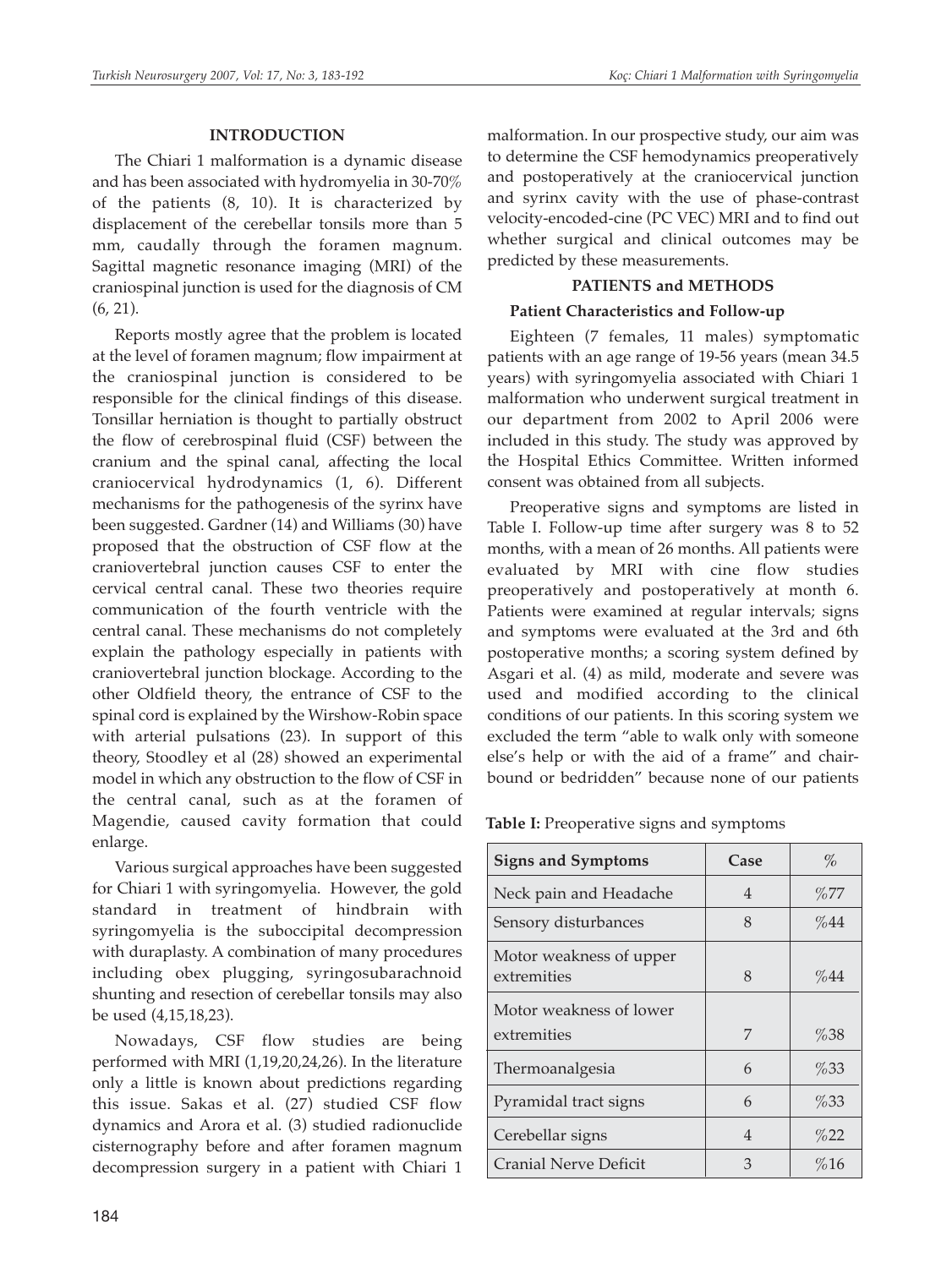had this clinical sign preoperatively or postoperatively. We added the term "neck pain and headache" and scored it with 1 point. The modified score system is listed in Table II.

**Table II:** Scoring system for pre-postoperative clinical evaluation modified from Asgari et al.

| <b>Functional disorders</b>                                                          | <b>Scores</b>  |
|--------------------------------------------------------------------------------------|----------------|
| Neck pain and headache                                                               | 1              |
| Signs of spinal cord disease but no<br>difficulty in using the upper extremities     |                |
| and walking                                                                          | 1              |
| Involvement of cranial nerves                                                        | $\mathcal{P}$  |
| Slight difficulty in using the upper<br>extremities and/or walking which             |                |
| does not prevent full-time employment                                                | $\mathcal{P}$  |
| Moderate inability to use the upper                                                  |                |
| extremities                                                                          | $\overline{2}$ |
| Complete inability to use the upper<br>extremities                                   | 3              |
|                                                                                      |                |
| Difficulty in walking which prevents<br>full-time employment or the ability          |                |
| to do all housework, but which is not so<br>severe as to require someone else's help |                |
| to walk                                                                              | 3              |

### **Operative Treatment**

The operations were performed in the standard prone position. All patients underwent suboccipital craniectomy of approximately 3x4 cm and C1 laminectomy. The posterior elements of C2 in three patients and C3 in one patient were removed. Out of the 18 patients, 5 had no associated arachnoid adhesions at the major cistern at surgery. Communication between the 4th ventricle and artificial cisterna magna was established with radical dissection of arachnoid adhesion in thirteen patients, and opening of the foramen of Magendie and adequate CSF flow was observed. Obex plugging wasn't performed in any of the cases. The cerebellar tonsils were coagulated and resected by subpial suction in 16 patients. Adequate CSF flow was observed in each case peroperatively. The procedure was completed with a wide duraplasty (approximately 3x4 cm) of lyophilized dura.

# **MRI, Cine MRI**

All MRI studies were performed on a 1.5-T MR scanner (Philips Gyroscan Intera Master, Einthoven, Netherlands) with a 30 mT/m maximum gradient strength and a 150 mT/m per millisecond slew rate using a head coil. Patients were layed in the supine position.

The PC VEC MRI (TR/TE:16.8/7.9, FOV: 200, matrix: 256x256, FA: 15?) was obtained using peripheral gating and 16 phases were evaluated for each cardiac cycle. CSF flow was measured with a velocity encoding (VEC) value of 5-10cm/s. The study was completed in  $10 \pm 3$ minutes in all subjects.

Image analysis and measurements were carried out by one radiologist. Interpretation time for each patient was approximately 8-10 minutes.

All patients had Type I Chiari malformation as defined by the radiological criteria (6,21). Radiological evaluation included measurement of tonsillar ectopia, the volume of the enlarged cisterna magna in the midsagittal plane, and syrinx size in the axial plane. Postoperative reduction in syrinx size less than 30% was defined as unchanged.

PC VEC MRI was performed at the level of foramen magnum and syrinx cavity in all patients preoperatively and at 6 months postoperatively (Figure 1 and Figure 2). Volumetric CSF analyses were studied by the manufacturer's software on MR machine.



**Figure 1:** Post-decompression midsagittal T2-weighted MRI. The line is drawn through the region of interest at the foramen magnum level.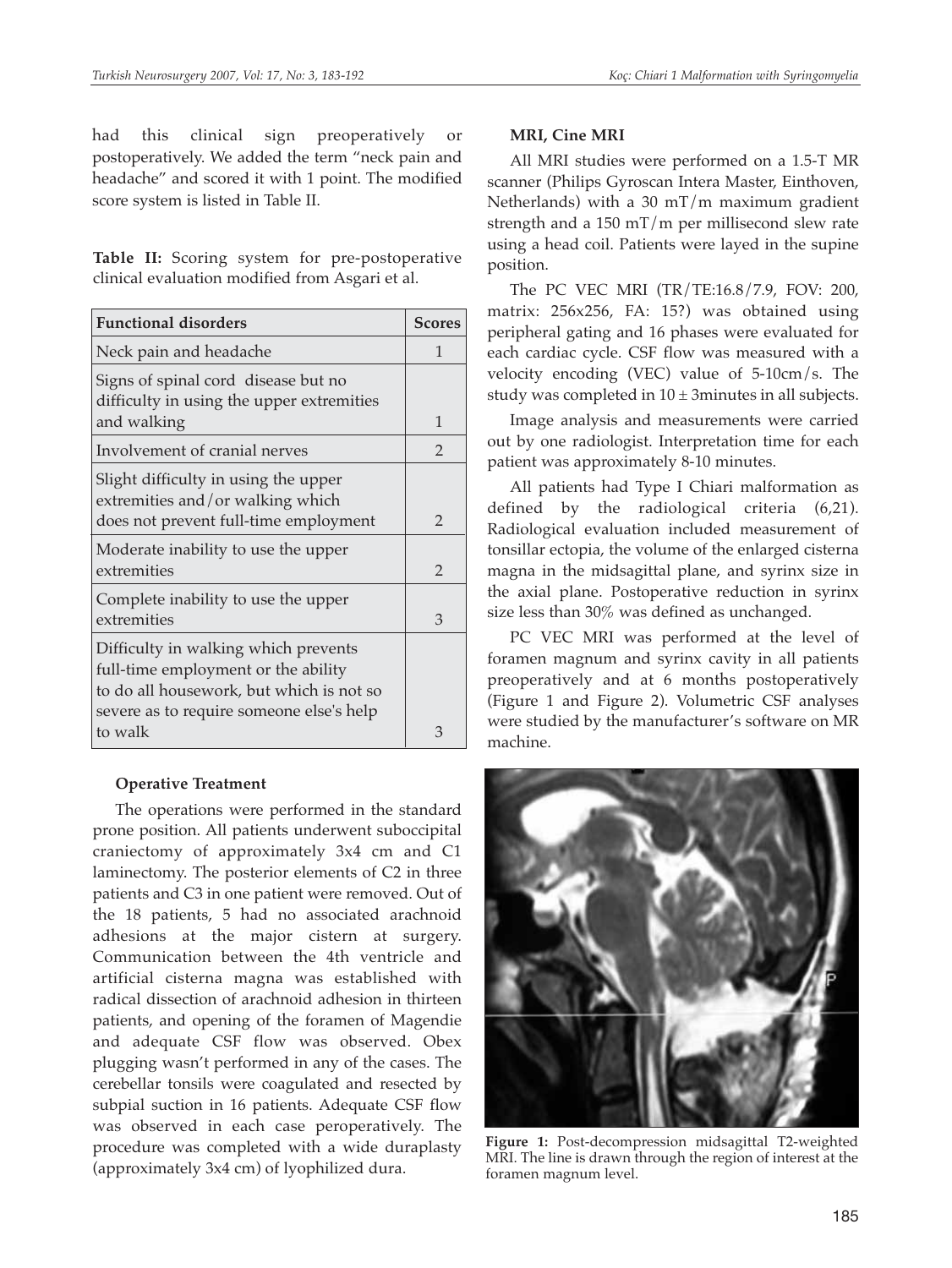

**Figure 2:** Midsagittal T2-weighted MRI before decompression. The line drawn through the region of interest at the syrinx indicates the plane where the subsequent phase-contrast axial images are taken.

Flow pattern: Normal CSF flow at foramen magnum has a sinusoidal pattern. Heterogeneous pattern is an impaired CSF pulsation with shortened CSF systole and impairment of diastolic flow causing multiple short upward and downward pulsations in one cardiac cycle. Decrease in heterogenity means improvement in the number of upward and downward pulsations during one cardiac cycle.

#### **RESULTS**

#### **Clinical Results:**

Preoperative MRI showed the inferior border of the cerebellar tonsil at the C1 level in 14 (78%) patients and at the C2 level in 4 (22%) patients. Cervical instability was not seen in any patient. One patient was re-operated for CSF fistula formation during the early postoperative period.

Assessment of the clinical outcome proved to be a difficult task, and clinical results were evaluated by a modified scoring system defined by Asgari et al (4). Evaluation of signs and symptoms on the postoperative 6th month revealed improvement in 11 (61%) patients, stabilization in 5 (28%) patients and worsening in 2 (11%) patients. Among the latter two patients, one was re-operated and severe arachnoid scarring was seen intraoperatively. A syringosubarachnoid shunt was placed after the intraarachnoid dissection.

Clinical outcome, MRI and cine MRI findings are summarized in Table III and Table IV.

Cisterna magna and symptoms: MRI revealed that cisterna magna was very expanded in 11 (61%), moderately expanded in 4 (22%) and minimally expanded in 3 (17%) patients. Clinical symptoms were improved in 10 and remained unchanged in 1 of 11 patients with a very expanded cistern. Deterioration was detected in 2 of 3 patients with minimal expansion and in 4 patients with moderate expansion; symptoms of one were improved while three remained stable.

Syrinx diameter and symptoms: The syrinx diameter was reduced in 11 (61%) patients, all of whom recovered clinically. Syrinx diameter was minimally decreased (less than 30% compared with preoperative values) in 5 (28%) and unchanged in 2 (11%) patients whose symptoms deteriorated.

Tonsillar ectopia and syrinx diameter: Measurement of tonsillar ectopia in two patients that demonstrated deterioration in their clinical symptoms, unchanged syrinx cavity diameter and syrinx and foramen magnum flow patterns revealed tonsillar ectopias of 22mm and 26mm (mean 24mm). In five patients these clinical outcomes remained unchanged and syrinx cavity reduction remained below 30%; tonsillar ectopia measurement range was 14-21mm (mean 17.4mm). In 11 patients with improvement in the clinical findings, the foramen magnum/ syrinx flow patterns with cine MR findings showed a reduction of syrinx diameter >30% while tonsillar ectopia measurements were 9-19mm with a mean of 11.6mm. Measurements of tonsillar ectopia, pre- and post-operative syrinx diameter and percentage changes are given in Table V.

#### **Cine MRI findings:**

Foramen magnum Cine MRI: The flow pattern of the foramen magnum was evaluated preoperatively and postoperatively at the 6th month. Preoperative cine MRI flow studies revealed a heterogeneous pattern at foramen magnum level (Figure 3). Cephalic flow range was 0.31-3.82cm/s, caudal flow range was 0.7-3.89cm/s and flow volume range was  $0.01 - 0.6$ ml/s.

Following surgical decompression, the resistance to CSF flow was reduced in the subarachnoid space at the foramen magnum.

Postoperative cine MR flow studies demonstrated alteration of the heterogeneous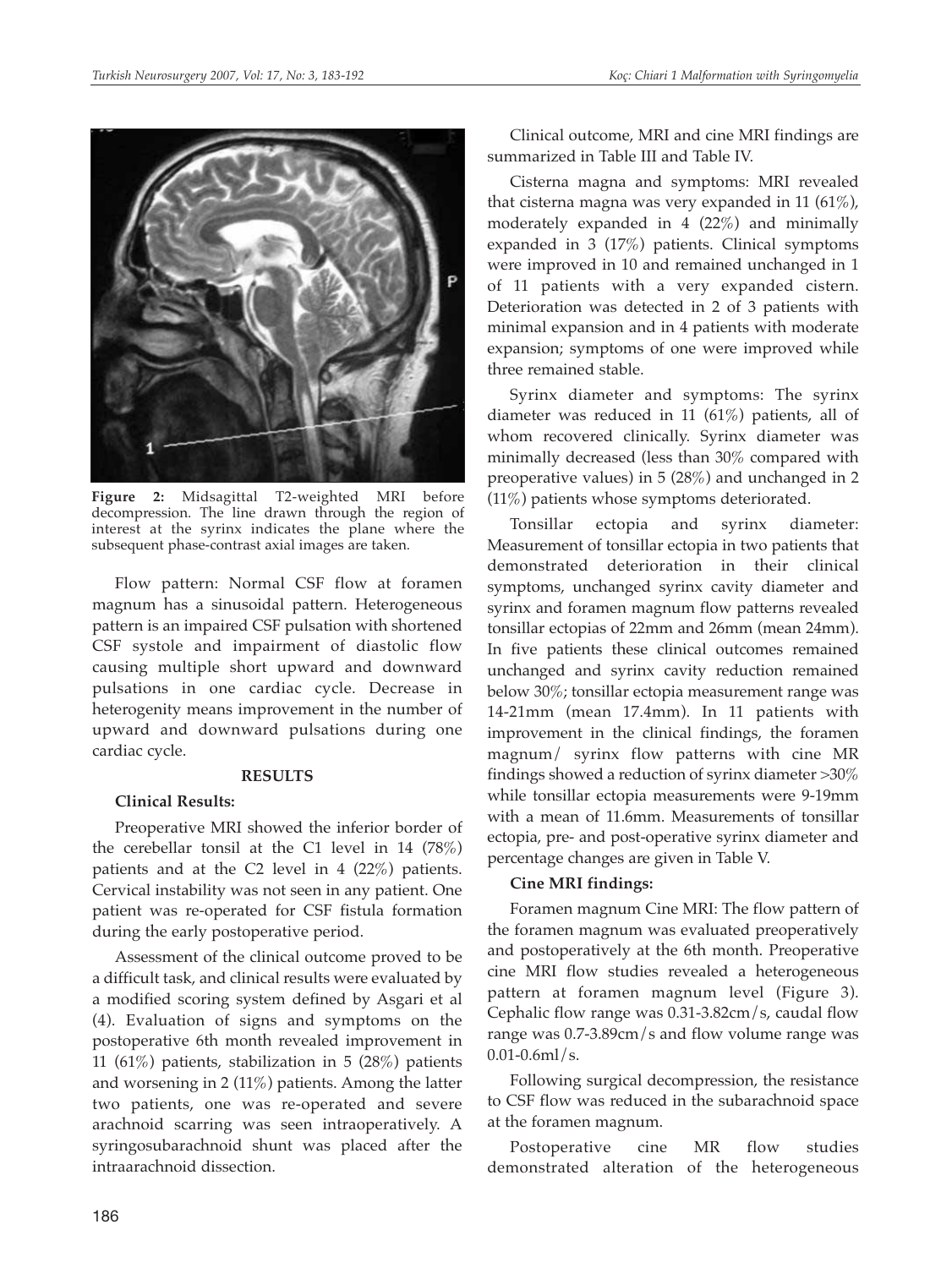|                                                       |                   | Foramen magnum        |                                         |                                       | Syrinx cavity  |                                         |                                       |  |
|-------------------------------------------------------|-------------------|-----------------------|-----------------------------------------|---------------------------------------|----------------|-----------------------------------------|---------------------------------------|--|
| Patient<br>number                                     | <b>MRI</b> period | Flow pattern          | Cephalic<br>velocity<br>$\text{(cm/s)}$ | Caudal<br>velocity<br>$\text{(cm/s)}$ | Flow pattern   | Cephalic<br>velocity<br>$\text{(cm/s)}$ | Caudal<br>velocity<br>$\text{(cm/s)}$ |  |
| $\mathbf{1}$                                          | Preoperative      | 3.82<br>Heterogeneous |                                         | 3.89                                  | Heterogeneous  | 0.4                                     | 0.76                                  |  |
|                                                       | Postoperative     | Sinusoidal            | 3.86                                    | 6.04                                  | No flow        | $\Omega$                                | $\overline{0}$                        |  |
| $\overline{2}$                                        | Preoperative      | Heterogeneous         | 0.63                                    | 2.49                                  | Heterogeneous  | 1.43                                    | 0.24                                  |  |
|                                                       | Postoperative     | Sinusoidal            | 1.85                                    | 3,49                                  | Sinusoidal     | 0.06                                    | 0.02                                  |  |
| 3                                                     | Preoperative      | Heterogeneous         | 0.31                                    | 2.00                                  | Heterogeneous  | 1.49                                    | 2.71                                  |  |
|                                                       | Postoperative     | Heterogeneous         | 1.32                                    | 1.44                                  | Heterogeneous  | 1.88                                    | 1.05                                  |  |
|                                                       | Preoperative      | Heterogeneous         | 2.03                                    | 1.42                                  | Heterogeneous  | 0.36                                    | 0.65                                  |  |
| $\overline{4}$<br>Sinusoidal<br>Postoperative<br>3.17 |                   | 3.47                  | No flow                                 | $\Omega$                              | $\overline{0}$ |                                         |                                       |  |
| 5                                                     | Preoperative      | Heterogeneous         | 1.14                                    | 1.83                                  | Heterogeneous  | 1.05                                    | 0.8                                   |  |
|                                                       | Postoperative     | Sinusoidal            | 3.56                                    | 2.89                                  | No flow        | $\overline{0}$                          | $\boldsymbol{0}$                      |  |
| 6                                                     | Preoperative      | Heterogeneous         | 1.18                                    | 1.24                                  | Heterogeneous  | 0.54                                    | 1.12                                  |  |
|                                                       | Postoperative     | Sinusoidal            | 3.05                                    | 3.49                                  | No flow        | $\Omega$                                | $\Omega$                              |  |
| $\overline{7}$                                        | Preoperative      | Heterogeneous         | 0.78                                    | 0.7                                   | Heterogeneous  | 1.61                                    | 1.27                                  |  |
|                                                       | Postoperative     | Heterogeneous         | 1.28                                    | 1.35                                  | Heterogeneous  | 1.03                                    | 0.78                                  |  |
| $8\,$                                                 | Preoperative      | Heterogeneous         | 1.03                                    | 1.67                                  | Heterogeneous  | 1.37                                    | 0.7                                   |  |
|                                                       | Postoperative     | Sinusoidal            | 3.89                                    | 3.01                                  | No flow        | $\overline{0}$                          | $\overline{0}$                        |  |
| Preoperative                                          |                   | Heterogeneous         | 0.64                                    | 1.52                                  | Heterogeneous  | 2.89                                    | 2.46                                  |  |
| 9                                                     | Postoperative     | Heterogeneous         | 2.76                                    | 1.46                                  | Heterogeneous  | 2.32                                    | 2.21                                  |  |
| Preoperative<br>Heterogeneous<br>1.38<br>10           |                   | 1.09                  | Heterogeneous                           | 0.78                                  | 0.71           |                                         |                                       |  |
|                                                       | Postoperative     | Sinusoidal            | 3.2                                     | 4.5                                   | No flow        | $\Omega$                                | $\mathbf{0}$                          |  |
|                                                       | Preoperative      | Heterogeneous         | 1.47                                    | 1.58                                  | Heterogeneous  | 0.9                                     | 0.9                                   |  |
| 11                                                    | Postoperative     | Sinusoidal            | 2.98                                    | 3.43                                  | No flow        | $\Omega$                                | $\mathbf{0}$                          |  |
|                                                       | Preoperative      | Heterogeneous         | 1.11                                    | 1.79                                  | Heterogeneous  | 0.05                                    | 0.01                                  |  |
| 12                                                    | Postoperative     | Sinusoidal            | 3.46                                    | 3.09                                  | No flow        | $\overline{0}$                          | $\overline{0}$                        |  |
|                                                       | Preoperative      | Heterogeneous         | 1.04                                    | 1.13                                  | Heterogeneous  | 0.18                                    | 0.48                                  |  |
| 13                                                    | Postoperative     | Heterogeneous         | 1.62                                    | 1.44                                  | Heterogeneous  | 0.12                                    | 0.34                                  |  |
|                                                       | Preoperative      | Heterogeneous         | $0.54\,$                                | 1.72                                  | Heterogeneous  | 1.22                                    | 3.35                                  |  |
| 14                                                    | Postoperative     | Heterogeneous         | 1.76                                    | 2.46                                  | Heterogeneous  | $0.74\,$                                | 2.39                                  |  |
|                                                       | Preoperative      | Heterogeneous         | 2.25                                    | 2.03                                  | Heterogeneous  | 0.56                                    | 0.38                                  |  |
| 15                                                    | Postoperative     | Sinusoidal            | 2.84                                    | 2.85                                  | No flow        | $\mathbf{0}$                            | $\overline{0}$                        |  |
| 16                                                    | Preoperative      | Heterogeneous         | 1.89                                    | 1.11                                  | Heterogeneous  | $1.02\,$                                | 1.35                                  |  |
|                                                       | Postoperative     | Heterogeneous         | 2.14                                    | 1.46                                  | Heterogeneous  | 0.81                                    | 0.67                                  |  |
|                                                       | Preoperative      | Heterogeneous         | 2.34                                    | 1.96                                  | Heterogeneous  | 0.67                                    | 0.44                                  |  |
| 17                                                    | Postoperative     | Sinusoidal            | 2.91                                    | 2.48                                  | No flow        | $\mathbf{0}$                            | $\boldsymbol{0}$                      |  |
|                                                       | Preoperative      | Heterogeneous         | 1.07                                    | 1.41                                  | Heterogeneous  | 0.89                                    | 0.72                                  |  |
| 18                                                    | Postoperative     | Heterogeneous         | 1.55                                    | 1.92                                  | Heterogeneous  | 0.43                                    | 0.38                                  |  |

**Table III:** CSF flow patterns and flow velocities obtained from the foramen magnum level and syrinx cavity at the preoperative and postoperative periods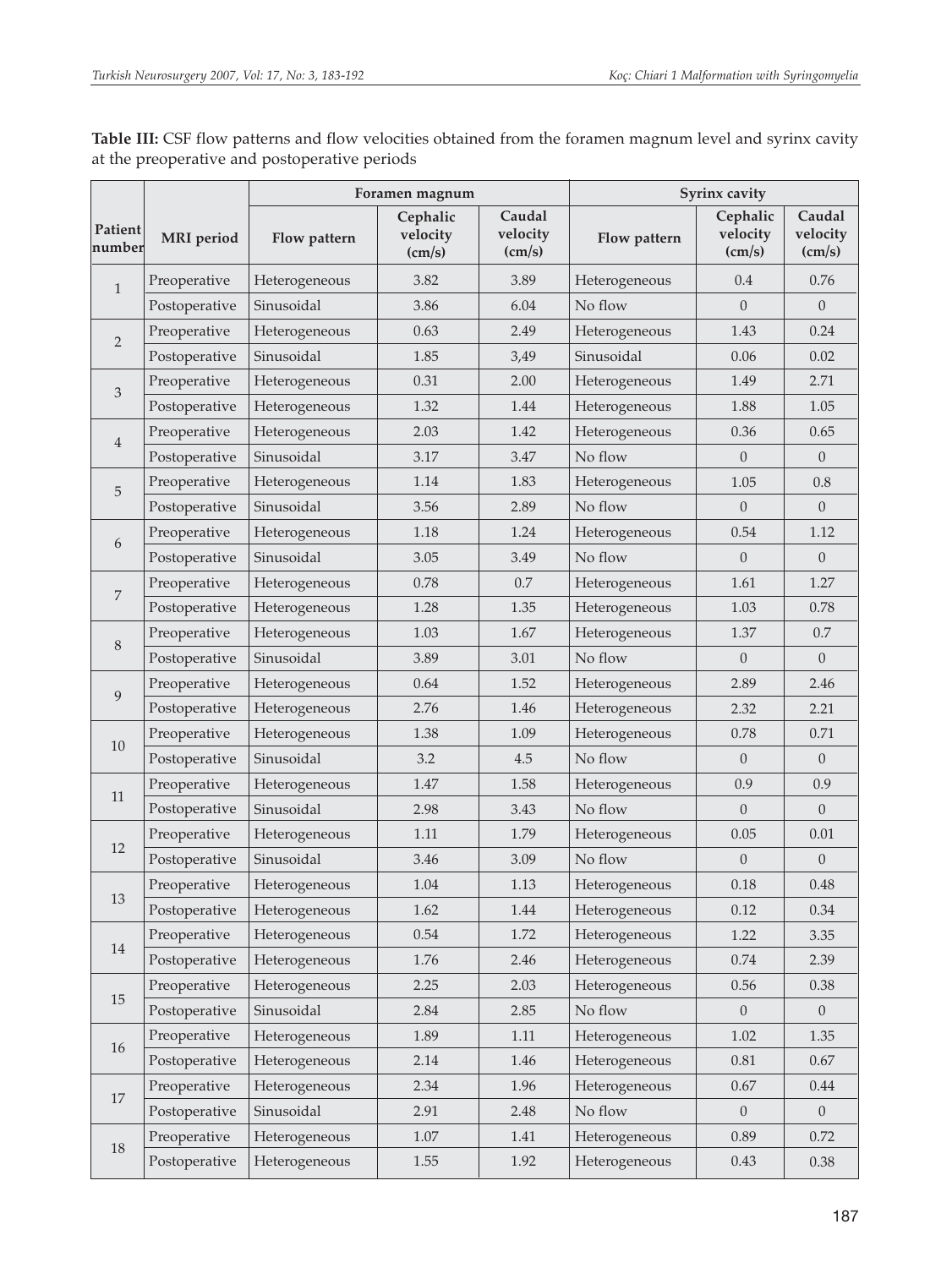| Patient<br>Number | Preop<br><b>Score</b> | Postop<br><b>Score</b> | <b>OVERALL</b><br><b>OUTCOME</b> | <b>CISTERNA</b><br><b>MAGNA</b> | <b>POSTOP</b><br><b>SYRINX</b> |
|-------------------|-----------------------|------------------------|----------------------------------|---------------------------------|--------------------------------|
| 1                 | 5                     | 3                      | Good                             | Very Expanded                   | Decreased                      |
| $\overline{2}$    | $\overline{4}$        | $\overline{2}$         | Good                             | Very Expanded                   | Decreased                      |
| 3                 | $\overline{2}$        | 5                      | <b>Worse</b>                     | Minimally Expanded              | Unchanged                      |
| 4                 | 6                     | $\overline{2}$         | Good                             | Very Expanded                   | Decreased                      |
| 5                 | 6                     | $\overline{4}$         | Good                             | Very Expanded                   | Decreased                      |
| 6                 | 7                     | $\overline{4}$         | Good                             | Moderately Expanded             | Decreased                      |
| 7                 | 5                     | 5                      | Stable                           | Moderately Expanded             | Minimally decreased            |
| 8                 | 6                     | $\overline{4}$         | Good                             | Very Expanded                   | Decreased                      |
| 9                 | $\overline{4}$        | 6                      | Worse                            | Minimally Expanded              | Unchanged                      |
| 10                | 3                     | $\mathbf{1}$           | Good                             | Very Expanded                   | Decreased                      |
| 11                | $\overline{4}$        | $\overline{2}$         | Good                             | Very Expanded                   | Decreased                      |
| 12                | 5                     | $\overline{4}$         | Good                             | Very Expanded                   | Decreased                      |
| 13                | 3                     | 3                      | Stable                           | Very Expanded                   | Minimal decreased              |
| 14                | 7                     | 7                      | Stable                           | Minimally Expanded              | Minimally decreased            |
| 15                | $\overline{4}$        | $\mathbf{1}$           | Good                             | Very Expanded                   | Decreased                      |
| 16                | 6                     | 6                      | <b>Stable</b>                    | Moderately Expanded             | Minimally decreased            |
| 17                | $\overline{7}$        | 5                      | Good                             | Very Expanded                   | Decreased                      |
| 18                | $\overline{4}$        | $\overline{4}$         | <b>Stable</b>                    | Moderately Expanded             | Minimally decreased            |

**Table IV:** Postoperative outcome and MRI findings

|  | Table V: Measurements of tonsil ectopy and syrinx cavity |  |  |  |
|--|----------------------------------------------------------|--|--|--|
|  |                                                          |  |  |  |

| Patient number   | Tonsil ectopy (mm) | Syrinx cavity (mm) |                |            |  |  |
|------------------|--------------------|--------------------|----------------|------------|--|--|
|                  | Preoperative       | Preoperative       | Postoperative  | $%$ change |  |  |
| $\mathbf{1}$     | 9                  | 12                 | $\overline{4}$ | 67         |  |  |
| $\overline{2}$   | 15                 | 9                  | 6              | 33         |  |  |
| $\mathfrak{Z}$   | 26                 | 15                 | $15\,$         | $\theta$   |  |  |
| $\overline{4}$   | 19                 | $\mathbf 5$        | $\overline{2}$ | 60         |  |  |
| $\mathbf 5$      | 13                 | 6                  | $\overline{2}$ | 67         |  |  |
| 6                | 9                  | 4,5                | $\overline{2}$ | 56         |  |  |
| $\boldsymbol{7}$ | 19                 | 15                 | 12             | $20\,$     |  |  |
| $8\,$            | $\overline{9}$     | $\mathfrak{Z}$     | $\mathbf{1}$   | 67         |  |  |
| 9                | 22                 | 15                 | 15             | $\Omega$   |  |  |
| $10\,$           | 9                  | 9                  | 6              | 33         |  |  |
| 11               | 12                 | 6                  | 3              | 50         |  |  |
| 12               | 9                  | $\overline{4}$     | $\overline{2}$ | 50         |  |  |
| 13               | 16                 | $11\,$             | 8              | 27         |  |  |
| 14               | 21                 | $10\,$             | $7.5\,$        | 25         |  |  |
| 15               | 11                 | $\boldsymbol{7}$   | $\,4\,$        | 43         |  |  |
| 16               | 14                 | $\overline{9}$     | 7              | 22         |  |  |
| 17               | 13                 | 6                  | 3              | $50\,$     |  |  |
| $18\,$           | $17\,$             | $10\,$             | 8              | 20         |  |  |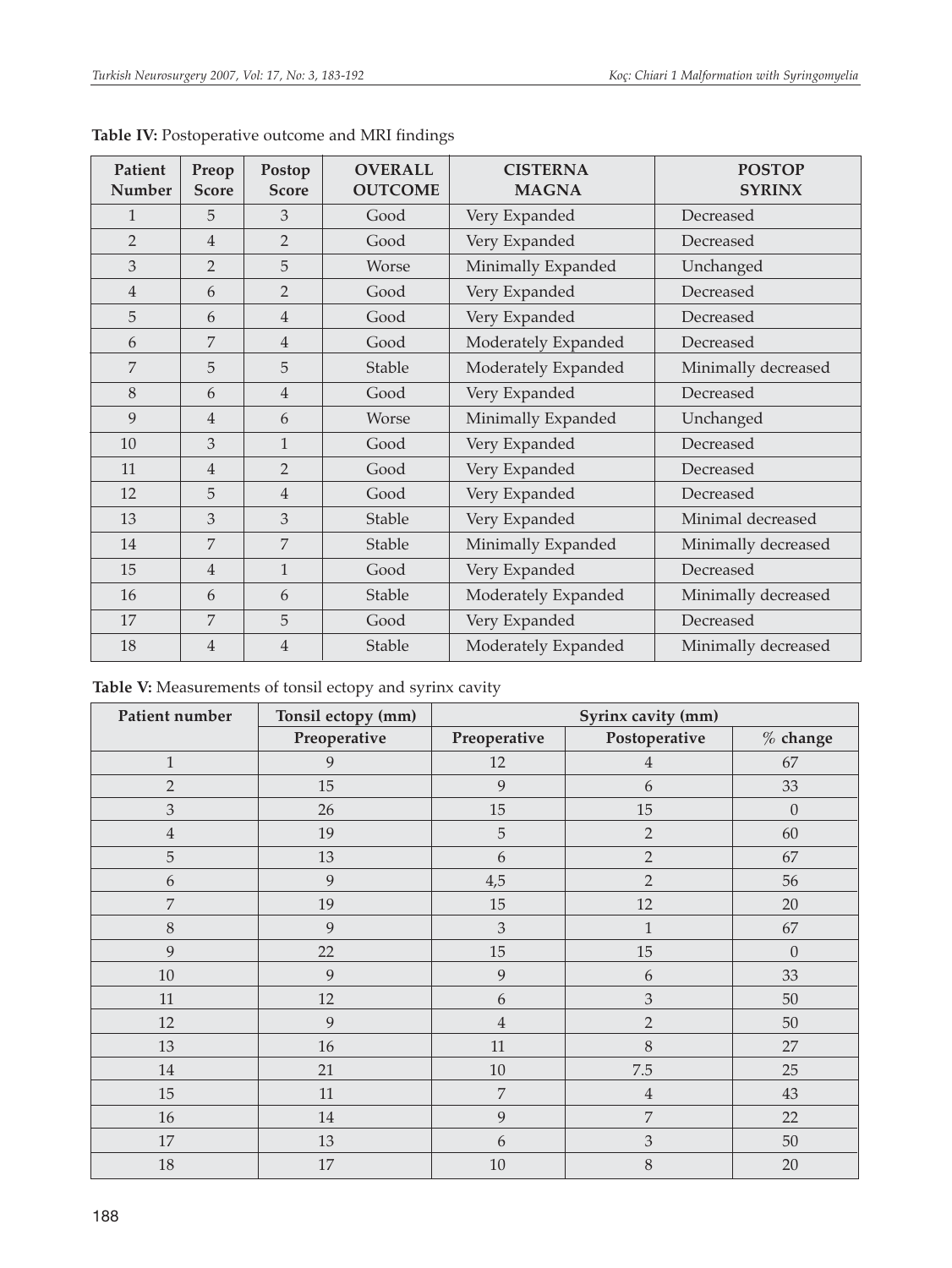

**Figure 3:** Preoperative CSF velocity-time graph obtained at the foramen magnum level demonstrates heterogeneous flow pattern.

pattern to a sinusoidal pattern in 11 patients (Figure 4A) and decreased heterogenity in 7 patients (Figure 4B) at the foramen magnum level. Cephalic flow range was 1.28-3.89cm/s and caudal flow range was 1.35-6.04cm/s while the flow volume range was  $0.02 - 0.7$ ml/s.

Syrinx Cine MR: Preoperatively, the flows obtained from the syrinx showed a heterogeneous pattern (Figure 5A) and the cephalic flow range was  $0.05$ -2.89cm/s, the caudal flow range was 0.01-3.35cm/s, and the flow volume range was 0.01-  $0.04$ ml/s.

There were changes in the CSF flow at the syrinx cavity following surgery. Flow in the syrinx was not seen in 10 patients (Figure 5B) and a sinusoidal flow pattern was observed at the foramen magnum level in all patients. In the other 8 patients, alteration of the heterogeneous pattern to a sinusoidal pattern was seen in one and improvement of heterogenity in 7. The cephalic flow range was 0-06-1.03cm/s and caudal flow range was 0.02-1.39cm/s while the flow volume range was 0-0.02ml/s.

In two patients who did not benefit from surgery, the flow patterns of the syrinx cavity remained heterogeneous and the size of the syrinx cavity did not reduce. The cephalic flow range was 1.88- 2.32cm/s and the caudal flow range was 1.05- 2.21cm/s while the flow volume range was 0.01-  $0.04$ ml/s.



**Figure 4:** CSF volumetric flow waveforms on flow velocity-time graph through the foramen magnum. **A**. Heterogenity is completely resolved; a sinusoidal flow pattern near to normal is obtained. **B**. Improvement of heterogenous pattern is seen.

CSF flow patterns, flow velocities and flow volumes are summarized in Table III.

#### **DISCUSSION**

MR imaging provides the necessary anatomic information on structural parameters such as the degree of tonsillar herniation, size of the syrinx and the presence of other anatomical lesions in skull base. Increasing widespread use of Cine-MR flow studies provide additional information about CSF flow velocity and patterns. Several MR studies have analyzed the changes in CSF flow by phase contrast MR imaging in Chiari 1 patients. Many studies used mid-sagittal sections (2,31) while some investigators used axial projection (17,25).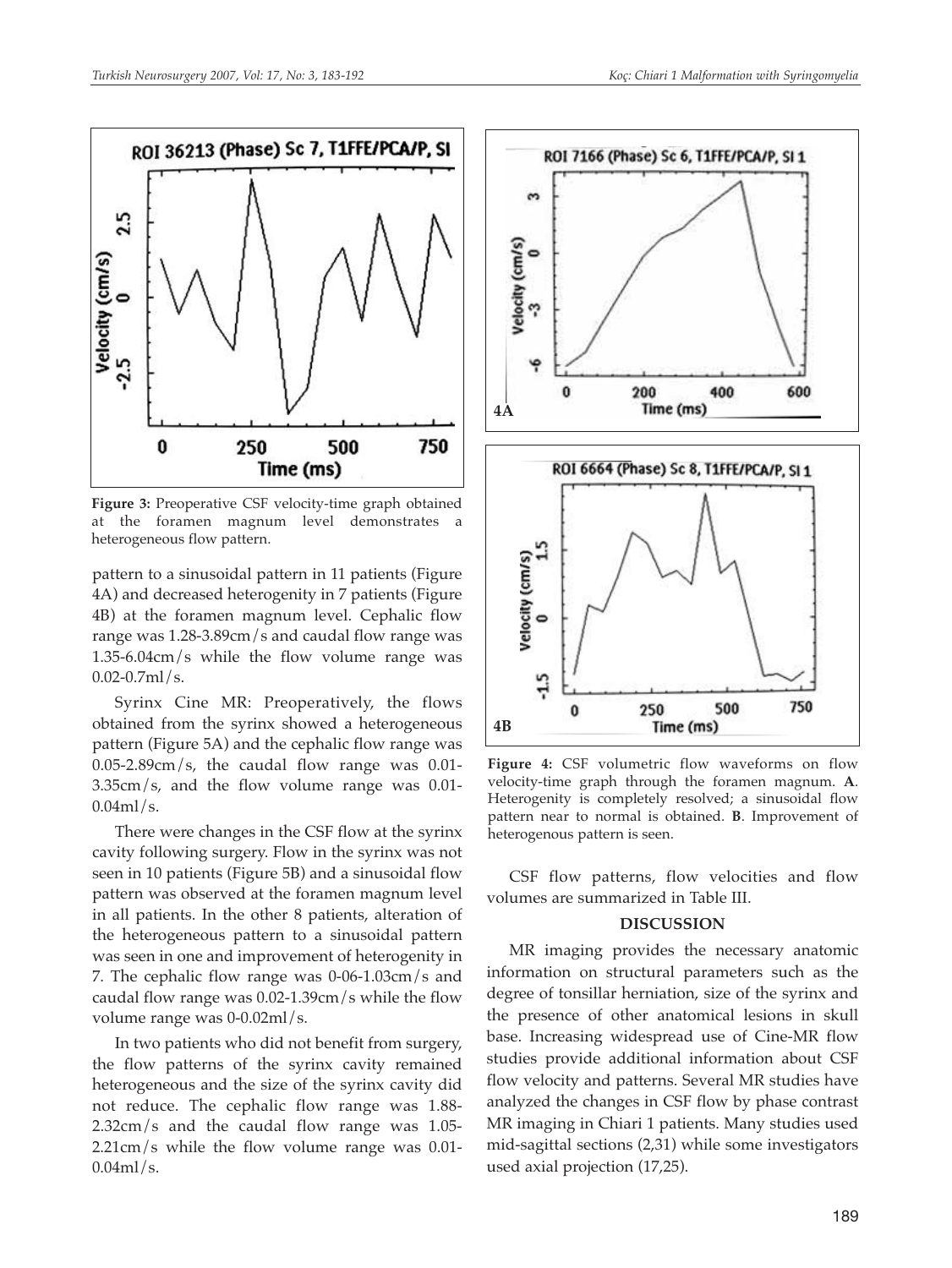

**Figure 5: A**) CSF flow waveforms through the syrinx cavity preoperatively. Heterogeneous flow pattern on the CSF flow velocity-time graph at foramen magnum is seen. **B**. Note that there is a dramatic decrease in CSF flow through the remaining syrinx after surgical decompression. No flow is observed at the syrinx cavity on CSF flow velocity-time graph postoperatively.

CSF flow dynamics are known to be altered in the foramen magnum region in patients with Chiari I malformation (19,20). It has been postulated that the downward tonsillar displacement somewhat obstructs the rapid bidirectional CSF passage across the foramen magnum, which normally occurs during each cardiac cycle in response to the pulsatile expansion and contraction of the brain (16). This creates greater cervical subarachnoidal pressure waves that compress the spinal cord and force CSF to penetrate into the spinal cord, propagating syrinx fluid caudally with each heartbeat (24). The

craniocervical decompression and durapasty removes the blockage in the foramen magnum and re-establishes the normal communication between the cranial and spinal subarachnoidal spaces.

In the medical literature, the rate of syrinx reduction is very high after post fossa decompression at 70-100% (5,7,12,13,29). Kleakamp et al. described the results of clinical series with clinical stabilization obtained in 86% and decrease in syrinx size in 87% of the cases with a maximum follow-up of 8 years (18).

Continuation of syrinx may be due to irreversible spinal cord changes secondary to progressive gliosis (2). In the comparative study of Tognetti et al. (29), the authors concluded that although MRI findings are better after shunting, the clinical results improve after decompressive surgery. It has been reported that 13 to 30% of the patients required more than one operation in different series (15,22). Failure of surgery for the Chiari malformation is not rare and arachnoid adhesions are the most common cause. The incidence of arachnoid adhesions associated with Chiari malformation varies with values up to almost 100% (18,26).

The clinical stabilization results obtained in 16 patients (89%) in our study were comparable to those of Kleakamp et al, but a decrease in syrinx size in our series was observed in 11 patients  $(61\%)$ , which is lower than in the series of Kleakamp et al (18). A striking finding in our series is the clinical deterioration observed in two cases at postoperative 6th month with minimal cisterna magna expansion and the unchanged syrinx diameter with one patient requiring surgery. We believe that arachnoid adhesions prevent normalization of flow pattern even after the creation of cisterna magna by decompression surgery. Thus, intraarachnoid dissection seems to be important in patients with severe arachnoid adhesions.

Although there are reports on non-correlation between the clinical outcome and postoperative MRI findings (11,26), Asgari et al (4) showed a correlation to be present. In our series, the correlation was prominent; the clinical outcome was poor and postoperative cisterna magna was minimally expanded, and there was no reduction in syrinx size in two cases while 10 of 11 patients with very expanded cisterna magna postoperatively showed clinical improvement with reduced syrinx size.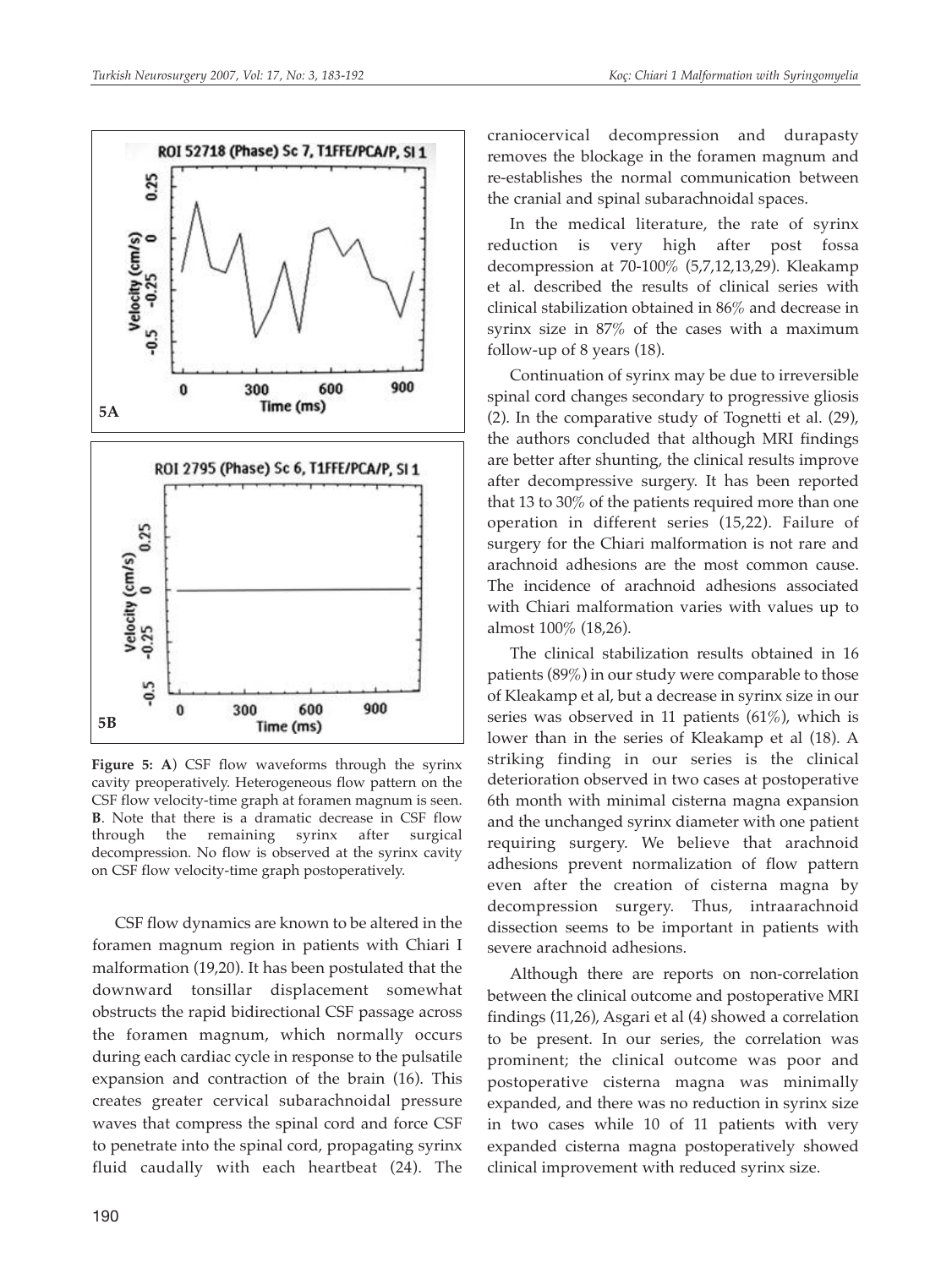Sakamoto et al (26) reported no significant differences in either the volume ratio or the extent of the herniated tonsils between the improved and unchanged groups. In our study, the clinical outcome correlated with the degree of tonsillar descent; tonsillar ectopia was 22 and 26 mm in two cases with poor clinical outcome, 4-21mm (mean 17.4 mm) in patients with stable clinical findings and tonsillar descent was 9-19 mm (mean 11.6 mm) in 11 clinically improved patients.

Arora et al (3) described the results of radionuclide cisternography, an invasive technique. Posterior decompression and duraplasty provides maximum clinical relief in patients with significant foramen magnum blockage, while those with normal flow have experienced reduced relief. Sakas et al (27) showed that posterior cervical flow increased after surgery and this increase was not related to the progression of the syrinx. However, syrinx flow was not studied in their study. Some studies showed that abnormal CSF flow reverts to normal and parallels symptomatic improvement after posterior fossa decompression (9,16). In our study, preoperative and postoperative cine MRI findings of 18 patients demonstrated reduction in caudal flow in two patients (number 3 and 9)who showed clinical deterioration with stable syrinx cavity, and the heterogeneous pattern was also prominent in these patients.

Continuation of heterogeneous flow pattern in the syrinx was seen in patients with a heterogeneous flow pattern in the cisterna magna in our study. It is important to provide not just a wider cistern, but also a functionally working sinusoidal flow pattern in cisterna magna. The evaluation can be performed postoperatively with cine MRI, a noninvasive technique. On follow-up, it is important to look for postoperative flow pattern since the increase in CSF flow in the posterior cervical region and also the presence of syrinx flow or alteration of the sinusoidal pattern are other important factors.

This present study has shown that Cine MRI can be used to evaluate CSF flow in the cisterna magna and syrinx cavity. We created an artificial cisterna magna with the operation and an increase in posterior cervical CSF flow velocity plus a reduction in syrinx flow velocity were observed.

#### **CONCLUSION**

CSF flow measurements at the level of foramen magnum and syrinx cavity using PC VEC MRI provided important information regarding treatment guidance, prognosis and follow-up of patients with Chiari I malformation.

#### **REFERENCES**

- 1. Alperin N, Sivaramakrishnan A, Lichtor T. Magnetic resonance imaging-based measurements of cerebrospinal fluid and blood flow as indicators of intracranial compliance in patients with Chiari malformation. J Neurosurg 2005 Jul;103(1):46-52.
- 2. Armonda RA, Citrin CM, Foley KT, et al. Quantitative cinemode magnetic resonance imaging of Chiari I malformations: an analysis of cerebrospinal fluid dynamics. Neurosurgery 1994;35:214-24.
- 3. Arora P, Pradhan PK, Behari S, et al. Chiari I malformation related syringomyelia: radionuclide cisternography as a predictor of outcome. Acta Neurochir (Wien) 2004 Feb;146(2):119-30. Epub 2003 Dec 22.
- 4. Asgari S, T. Engelhorn2, M. Bschor1, et al.Surgical prognosis in hindbrain related syringomyelia Acta Neurol Scand 2003: 107: 12–21.
- 5. Banerji NK, Millar JHD. Chiari malformation presented in adult life: its relationship to syringomyelia. Brain 1974;97:157–68.
- 6. Barkovich AJ, Wippold FJ, Sherman JL, et al. Significance of cerebellar tonsillar position on MR. AJNR 1986; 7: 795–9.
- 7. Batzdorf U. Syringomyelia related to abnormalities at the level of the craniovertebral junction. In: Batzdorf U, editor. Syringomyelia: Concepts in Diagnosis and Treatment. Baltimore: Williams and Wilkins 1991:163–82.
- 8. Batzdorf U: Chiari I malformation with syringomyelia: Evaluation of surgical therapy by magnetic resonance imaging. J Neurosurg 1988;68:726–30.
- 9. Bhadelia RA, Bogdan AR, Wolpert SM,et al. Cerebrospinal fluid flow waveform: analysis in patients with Chiari I malformation by means of gated phase-conrast MR imaging velocity measurements. Radiology 1995;196: 195-202.
- 10. Blagodatsky MD, Larionov SN. Surgical treatment of "hindbrain related" syringomyelia: Long-term results. Acta Neurochir (Wien) 1993;123:209–10.
- 11. Depreitere B, Van Calenbergh F, Van Loon J, et al. Posterior fossa decompression in syringomyelia associated with a Chiari malformation: a retrospective analysis of 22 patients. Clin Neurol Neurosurg 2000;102:91–6.
- 12. Fisher EG. Posterior fossa decompression for Chiari I deformity, including resection of the cerebellar tonsils. Child's Nerv Syst 1995;11:625–9.
- 13. Foster JB, Hudgson P. The surgical treatment of communicating syringomyelia. Major problems in neurology, Vol. 1. Philadelphia: W.B. Saunders 1973: 64–78.
- 14. Gardner WJ, Angel J. The cause of syringomyelia and its surgical treatment. Cleve Clin Q 1958; 25:4–8.
- 15. Guyotat J, Bret P, Jouanneau E, et al. Syringomyelia associated with type I Chiari malformation. A 21-year retrospective study on 75 cases treated by foramen magnum decompression with a special emphasis on the value of tonsils resection. Acta Neurochir (Wien) 1998; 140:745–54.
- 16. Heiss JD, Patronas N, DeVroom HL, et al. Elucidating the pathophysiology of syringomyelia. J Neurosurg 1999; 91:553–62.